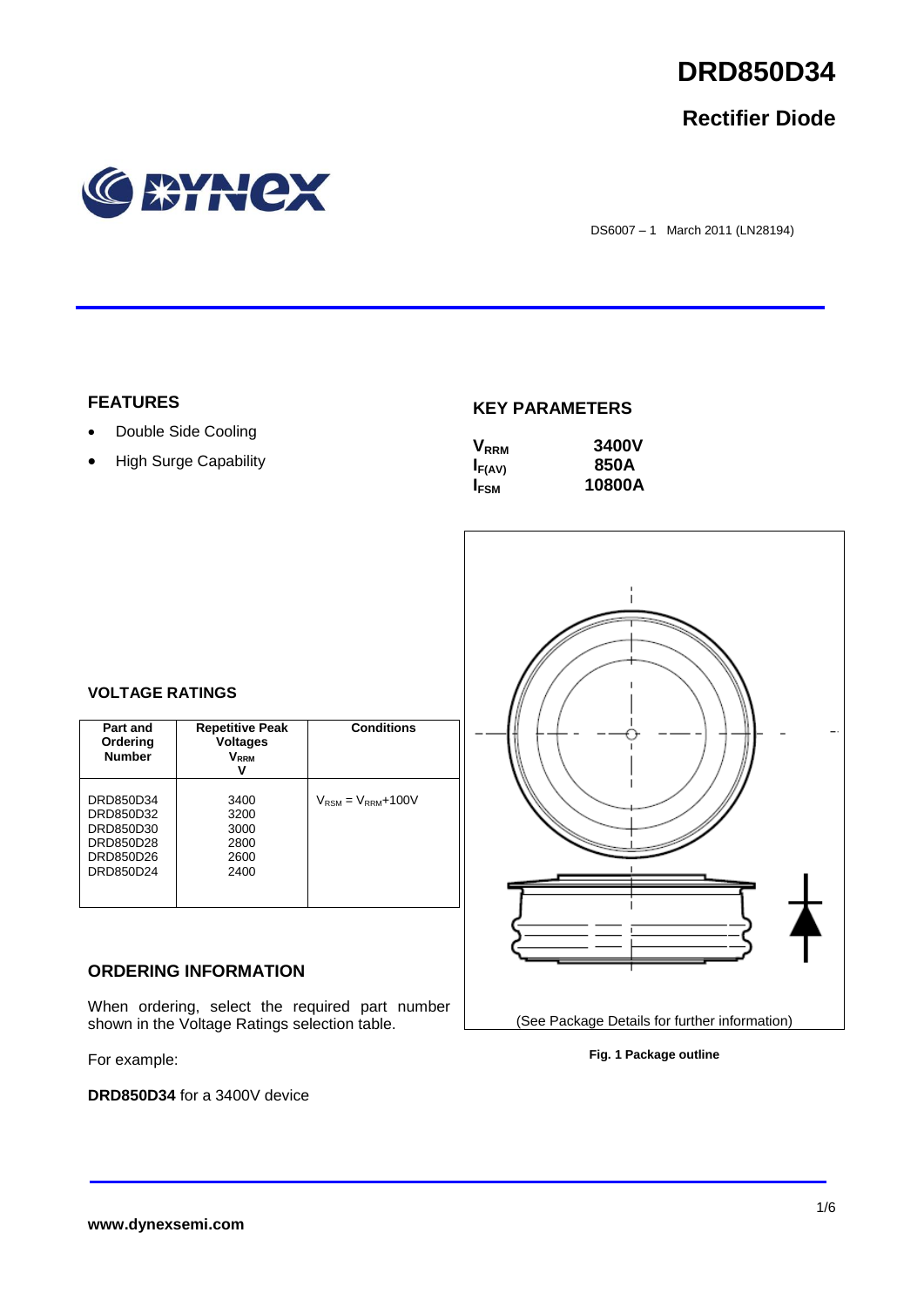

## **CURRENT RATINGS**

**Tcase = 75°C unless stated otherwise**

| Symbol                    | <b>Parameter</b>                     | <b>Test Conditions</b>   | Max. | <b>Units</b> |  |
|---------------------------|--------------------------------------|--------------------------|------|--------------|--|
| <b>Double Side Cooled</b> |                                      |                          |      |              |  |
| $I_{F(AV)}$               | Mean forward current                 | Half wave resistive load | 1020 | A            |  |
| IF(RMS)                   | <b>RMS</b> value                     | $\blacksquare$           | 1600 | A            |  |
| IF.                       | Continuous (direct) on-state current | -                        | 1440 | Α            |  |

### **Tcase = 100°C unless stated otherwise**

| Symbol              | <b>Parameter</b>                     | <b>Test Conditions</b>   | Max. | <b>Units</b> |  |  |
|---------------------|--------------------------------------|--------------------------|------|--------------|--|--|
|                     | <b>Double Side Cooled</b>            |                          |      |              |  |  |
| $I_{F(AV)}$         | Mean forward current                 | Half wave resistive load | 850  | A            |  |  |
| I <sub>F(RMS)</sub> | <b>RMS</b> value                     | $\blacksquare$           | 1330 | A            |  |  |
| ΙF                  | Continuous (direct) on-state current | ۰                        | 1200 | A            |  |  |

## **SURGE RATINGS**

| Symbol      | <b>Parameter</b>                        | <b>Test Conditions</b>                            | Max. | <b>Units</b>      |
|-------------|-----------------------------------------|---------------------------------------------------|------|-------------------|
| <b>IFSM</b> | Surge (non-repetitive) on-state current | 10ms half sine, $T_{\text{case}} = 175^{\circ}$ C | 10.8 | kA                |
| $l^2t$      | I <sup>'</sup> t for fusing             | $V_R = 0$                                         | 0.58 | MA <sup>2</sup> s |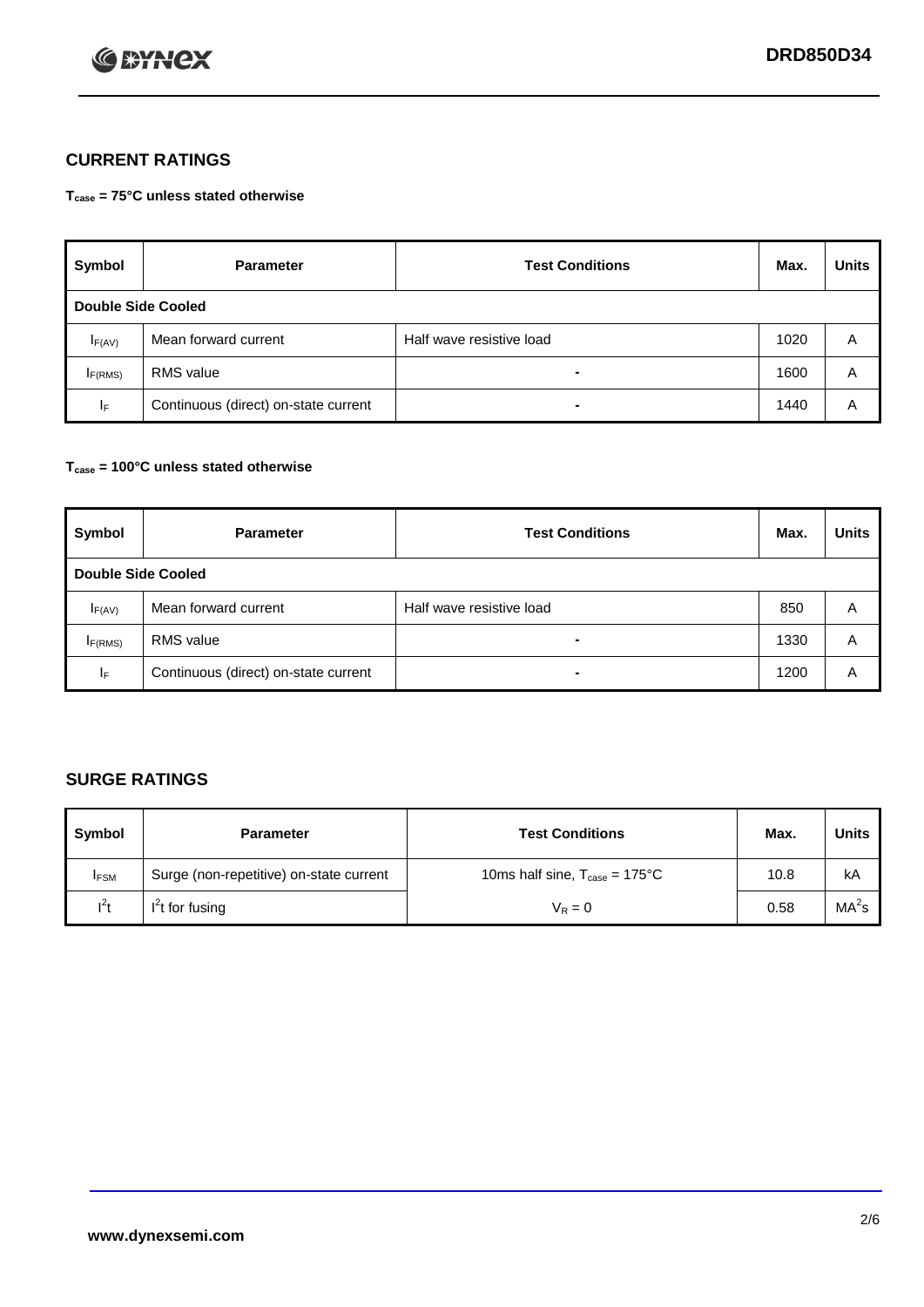## **THERMAL AND MECHANICAL RATINGS**

| Symbol           | <b>Parameter</b>                      | <b>Test Conditions</b>                      |    | Min.  | Max.  | <b>Units</b> |
|------------------|---------------------------------------|---------------------------------------------|----|-------|-------|--------------|
| $R_{th(j-c)}$    | Thermal resistance - junction to case | Double side cooled                          | DC |       | 0.035 | °C/W         |
| $R_{th(c-h)}$    | Thermal resistance – case to heatsink | Double side cooled                          | DC |       | 0.01  | °C/W         |
| $T_{\rm vj}$     | Virtual junction temperature          | Blocking V <sub>DRM</sub> / <sub>VRRM</sub> |    | -40   | 175   | °C           |
| $T_{\text{stg}}$ | Storage temperature range             |                                             |    | $-40$ | 175   | °C           |
| $F_m$            | Clamping force                        |                                             |    | 8     | 12    | kN           |

## **CHARACTERISTICS**

| Symbol                   | <b>Parameter</b>     | <b>Test Conditions</b>                                                                           | Min.           | Max.  | <b>Units</b> |
|--------------------------|----------------------|--------------------------------------------------------------------------------------------------|----------------|-------|--------------|
| $\mathsf{V}_\mathsf{FM}$ | Forward voltage      | At 1500A peak, $T_{\text{case}} = 25^{\circ}C$                                                   |                | 1.95  | V            |
| <b>I</b> <sub>RM</sub>   | Peak reverse current | At $V_{DRM}$ , $T_{case} = 175^{\circ}C$                                                         | ۰              | 50    | mA           |
| $Q_{\rm S}$              | Total stored charge  | $I_F = 1000A$ , dl <sub>RR</sub> /dt = 10A/us<br>$T_{\text{case}} = 175^{\circ}C$ , $V_R = 100V$ | $\blacksquare$ | 2000  | μC           |
| V <sub>TO</sub>          | Threshold voltage    | At $T_{vi} = 175^{\circ}C$                                                                       | $\blacksquare$ | 0.88  | V            |
| $r_{\text{T}}$           | Slope resistance     | At $T_{vi} = 175^{\circ}C$                                                                       | ۰.             | 0.613 | $m\Omega$    |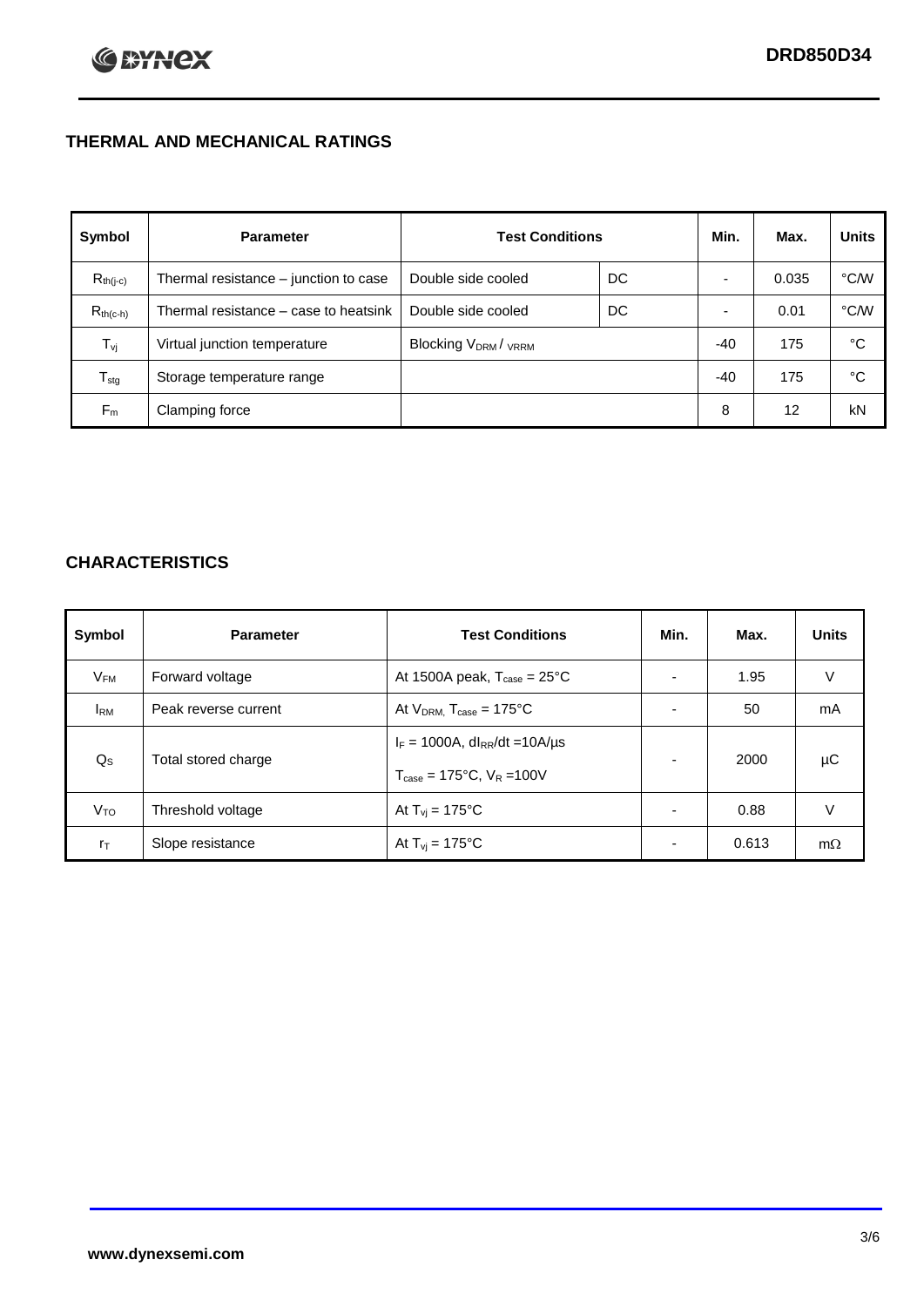# **C BYNCX**

## **CURVES**



### **Fig.2 Maximum forward characteristics Fig.3 Dissipation curves**



**junction to case**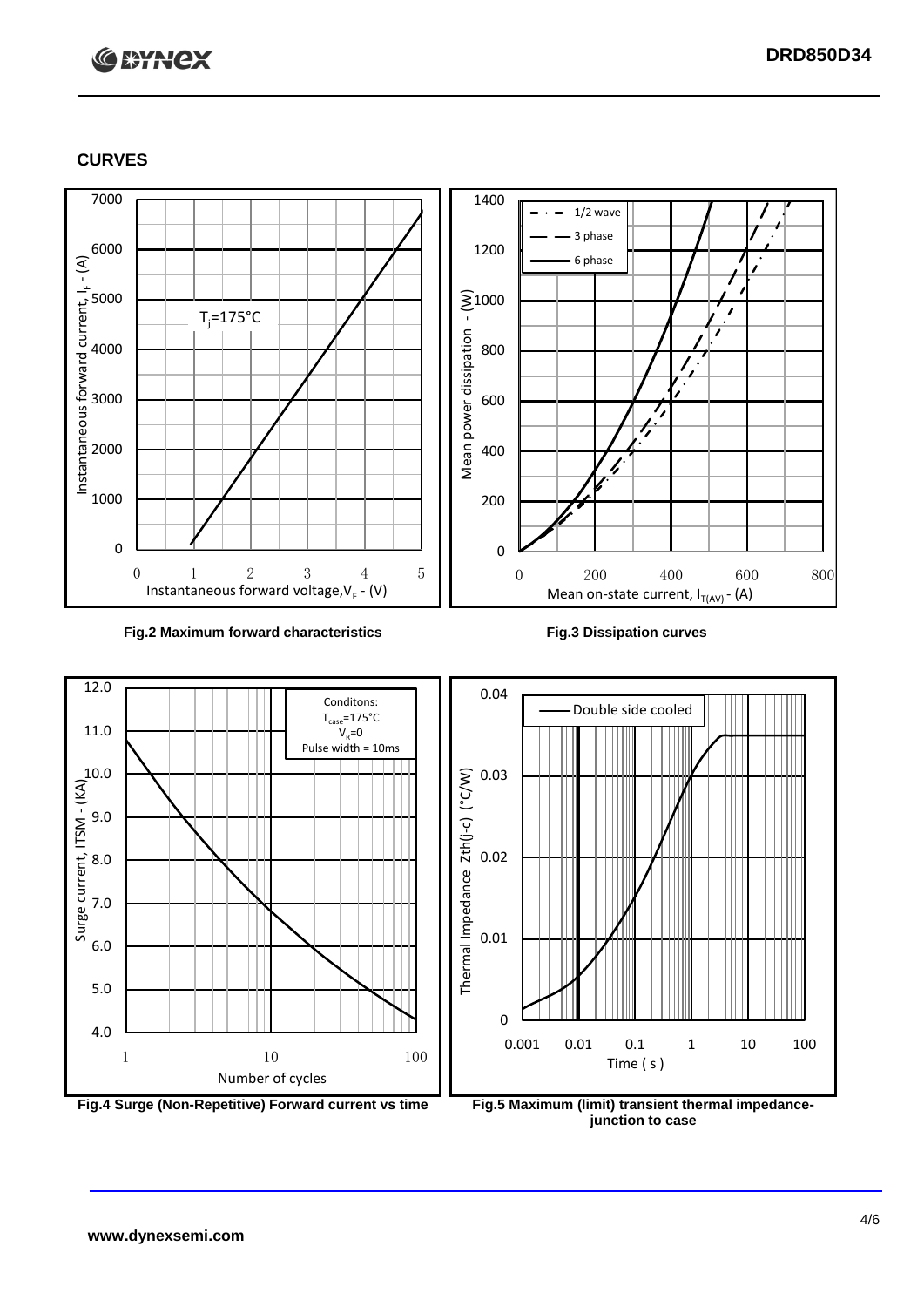

## **PACKAGE DETAILS**

For further package information, please contact Customer Services. All dimensions in mm, unless stated otherwise. DO NOT SCALE.



## **Note:**

Some packages may be supplied with gate and or tags.